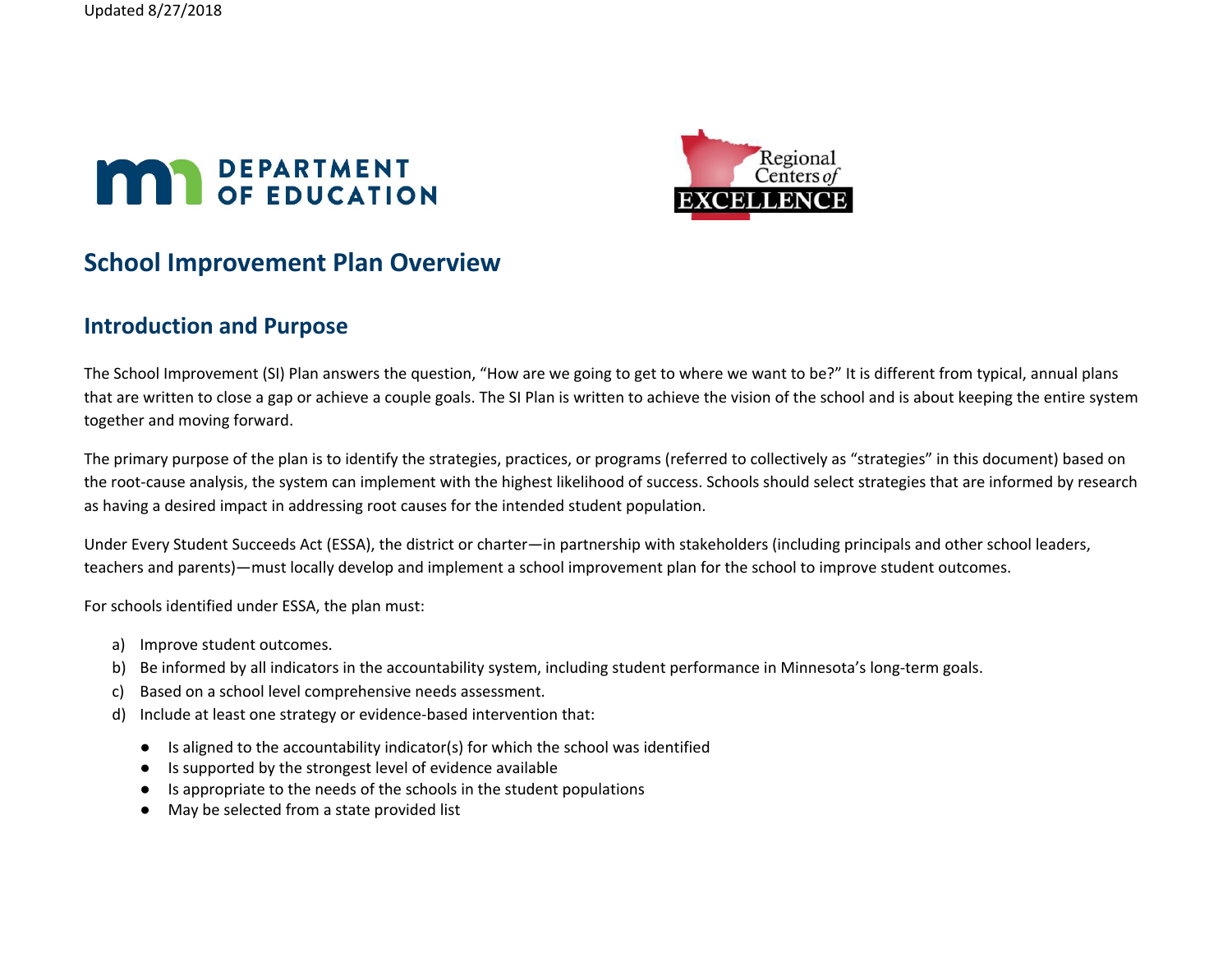- e) Include strategies to increase access to experienced, qualified and effective teachers for underserved students at the school and classroom levels.
- f) Identifies resource inequities, which may include a review of district and school level budgeting, to be addressed through implementation of this plan.
- g) Be resourced appropriately.
- h) Describe how early stakeholder input was solicited and used plan development, and how stakeholders will participate in plan implementation.
- i) Be approved by the school, the district or charter, and the state (comprehensive support and improvement schools only).
- j) Are made publicly available, such as on a school or district website, with required materials under World's Best Workforce.
- k) Upon approval and implementation, is monitored and periodically reviewed by the state.

A school improvement (SI) plan is required for *each school* identified for support and improvement.

- Schools identified for Comprehensive Support and Improvement are required to submit a SI Plan to the Minnesota Department of **Education (MDE)** [submit PDF to [MDE.schoolsupport@state.mn.us](mailto:MDE.schoolsupport@state.mn.us)] **no later than March 1, 2019.** Your Regional Center of Excellence team member should be copied on this submission. This plan should already have been reviewed and approved by the district or charter prior to submitting to the state. Note: if the district or charter has a school improvement plan template they would prefer to use, they may do so provided the local template meets all of the state plan requirements as determined by a Regional Center Director or the Director of School Support at MDE.
- Schools identified for Targeted Support and Improvement (TSI) are not required to submit a CNA Summary Report to MDE. The district or charter has the sole oversite role for school improvement activities under Minnesota's ESSA plan. The state may conduct periodic audits of district and charter TSI activities including the SI Plan. Use of this SI Plan is encouraged but not required.

## **Outcome**

The SI Plan identifies what will be done, how it will be done, when it will be done, why it will be done, and who will do it is at the heart of an action plan. Aligned with the existing strengths and resources within a district/school, and their readiness, the action plan will have a high likelihood of success.

## **Preparation and Materials**

In advance, a full review of the process, protocols, and supporting documents is important. This includes:

"School Improvement Plan Template"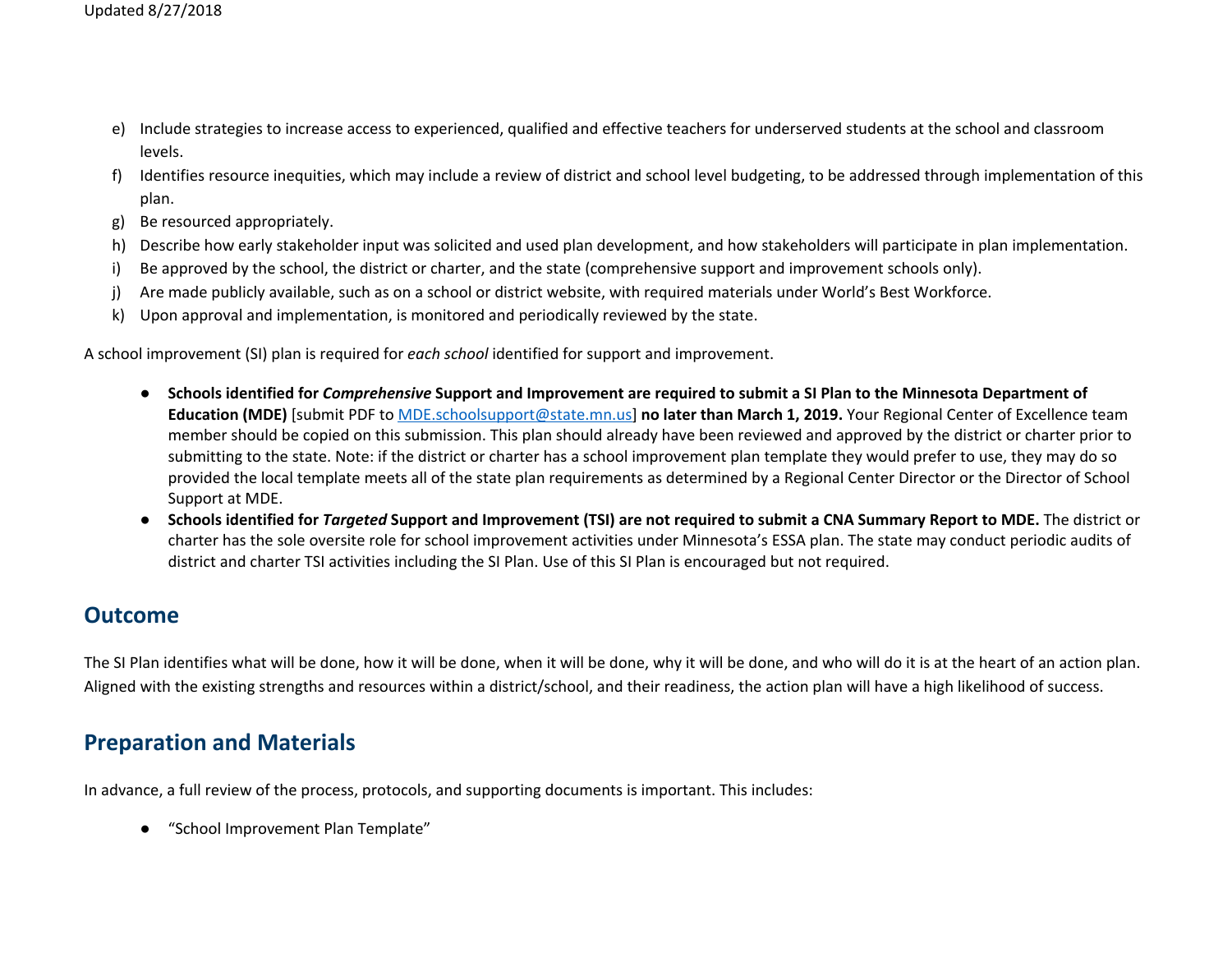- "Hexagon Tool"
- Determining a stakeholder communication/engagement plan

# **Who Should Be Involved**

A school level school improvement team should be established that includes voices of educators, staff and community. District or charter staff should be represented on this team or have clear communication links established between the school and its district or charter. The school improvement team is accountable for making the school improvement work happen, including the development and implementation of the SI plan.

## **Time**

To do this process with fidelity

- Preparing: includes the time to review all documentation, and identification of stakeholders outside of the system to engage in the process. 1-2 hours
- Strategy, practice, program research: includes the time to research all possible options that can be used to remove the identified/hypothesized root-cause(s) and support the vision of the system. Depending on the time of year and availability of leadership/staff, the research should take from one to two weeks.
- Strategy, practice, program selection: Using the hexagon tool, find which option(s) the system is most ready to implement. 2-8 hours.
- Creating the SI Plan: 4-8 hours.
- It is important to note that there may be time needed (possibly multiple days) between steps to allow for any work or research needed to inform the next step.

# **Directions Overview**

Preparing

● Review all documents associated with the SI Plan and strategy selection. Determine how to communicate with and engage all stakeholders, within and outside of the school system.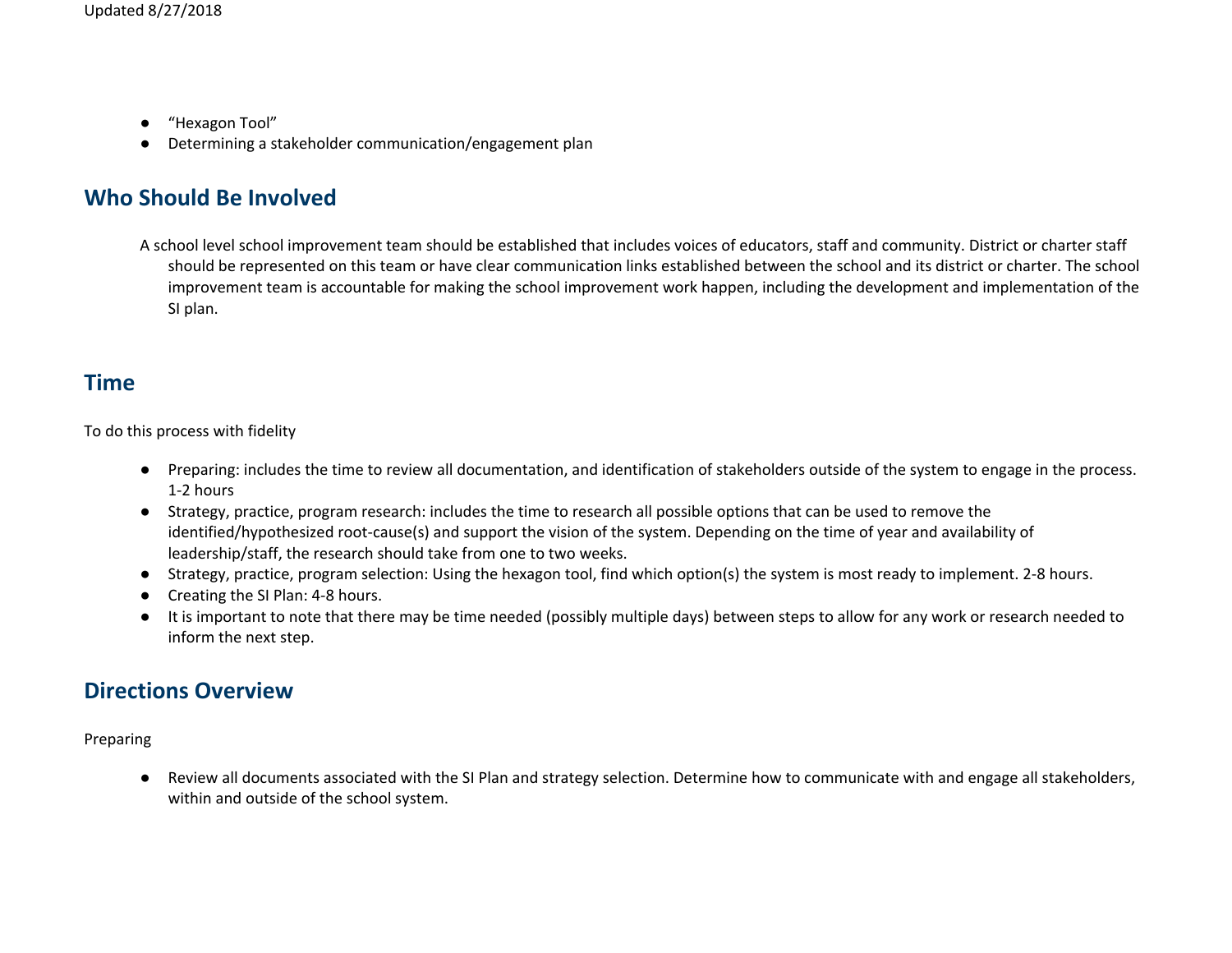Strategy, practice, program research

- Research all possible options that can be used to remove the identified/hypothesized root-cause(s) and support the vision of the system.
- Where possible, compare research of similar school systems with similar demographics and student groups.

#### Strategy, practice, program selection

● Using the Hexagon tool from NIRN (see citation below), select the strategy, practice, or program that is identified as being the best fit for the system.

Creating the SI Plan

- Ideally, the plan will be written to meet goals over a two to three year cycle, with the plan being updated or modified annually.
- The SI Plan consists of the baseline data, goals, objectives, selected strategy, activities to implement, person(s) responsible for each activity, how the success of each activity will be measured, what resources are needed, due dates, and when activities will take place on the timeline.
	- o In the "Plan for Strategy" sections, be sure to consider and include all actions that will be associated with successful implementation of the strategy. To add rows in this section, place the curser on the right side of the bottom row and click the "return" or "enter" button on your keyboard.
- The plan must include the activities for implementing and monitoring fidelity of the strategy.
- The plan must include stakeholder communication and engagement strategies and plans.

# **Leading the Conversation**

- Using the SI Plan Template, leadership will ensure that all parts are completed, including all items under the "Plan for Strategy" section.
- Facilitating the process can be done in many ways. It is important to use protocols that allow for all stakeholder voices to be shared when determining all actions to implement a strategy.

# **Modifications or Variations**

Describe options for use: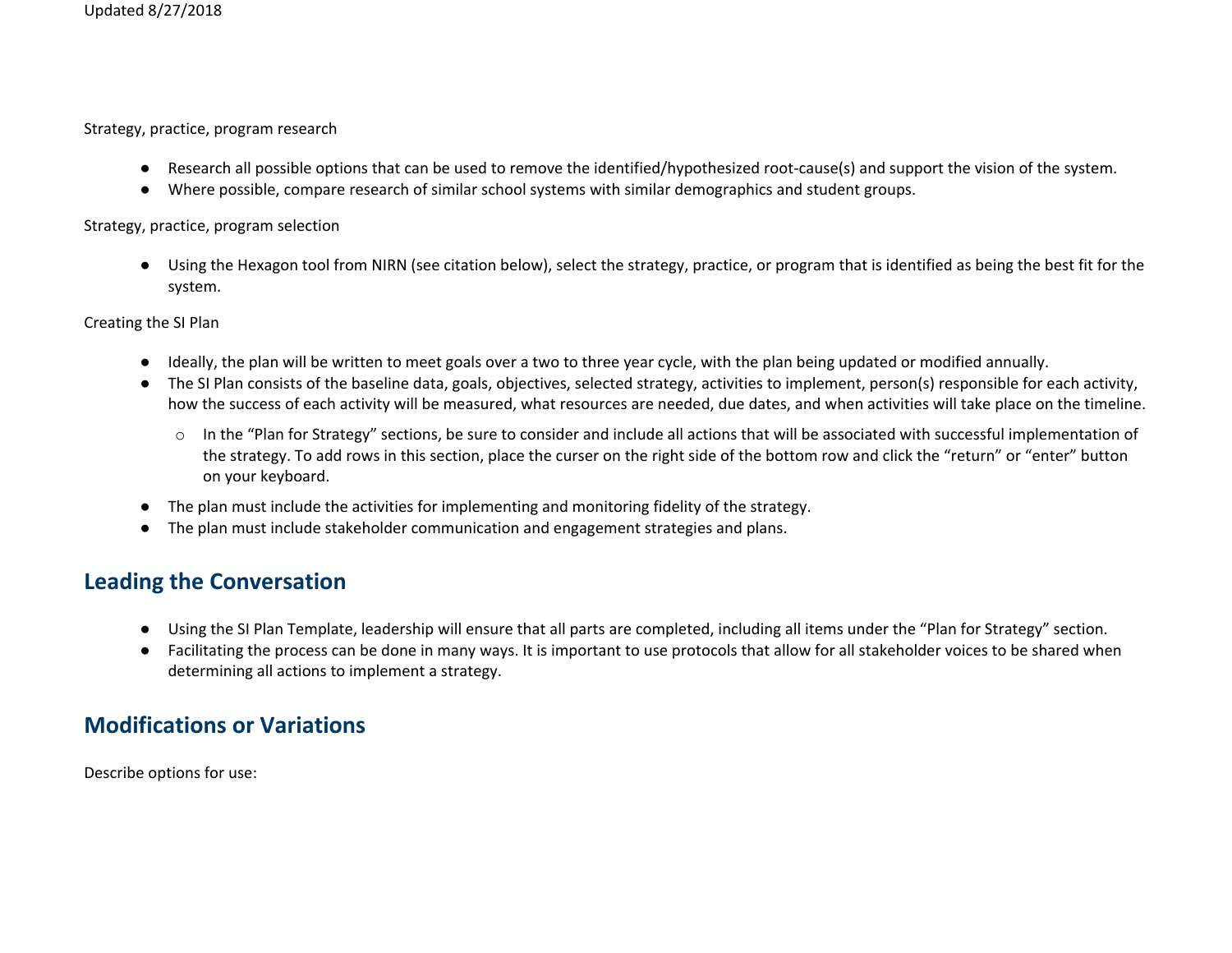- Ideally, the plan will be written to meet goals over a two to three year cycle, with the plan being updated or modified annually. However, it may be written for an initial one year cycle if:
	- o There was not enough data to complete a root-cause process. In this case, a strategy may be used based on the best hypothesis and additional data collected to revisit the root-cause process.
	- o Due to other factors within the system, a one year goal is in the best interests of the system.
- Delegating strategy research to multiple people can save time on the research step of the process.
- A system may select only one strategy to implement, but may select up to three. It is recommended that a system not try to implement more than three strategies in a given year.

## **Citations**

- Bernhardt, V. L. (2018). *Data analysis for continuous school improvement*. New York, NY: Routledge.
- NIRN The National Implementation Research Network. (n.d.). Retrieved from http://nirn.fpg.unc.edu/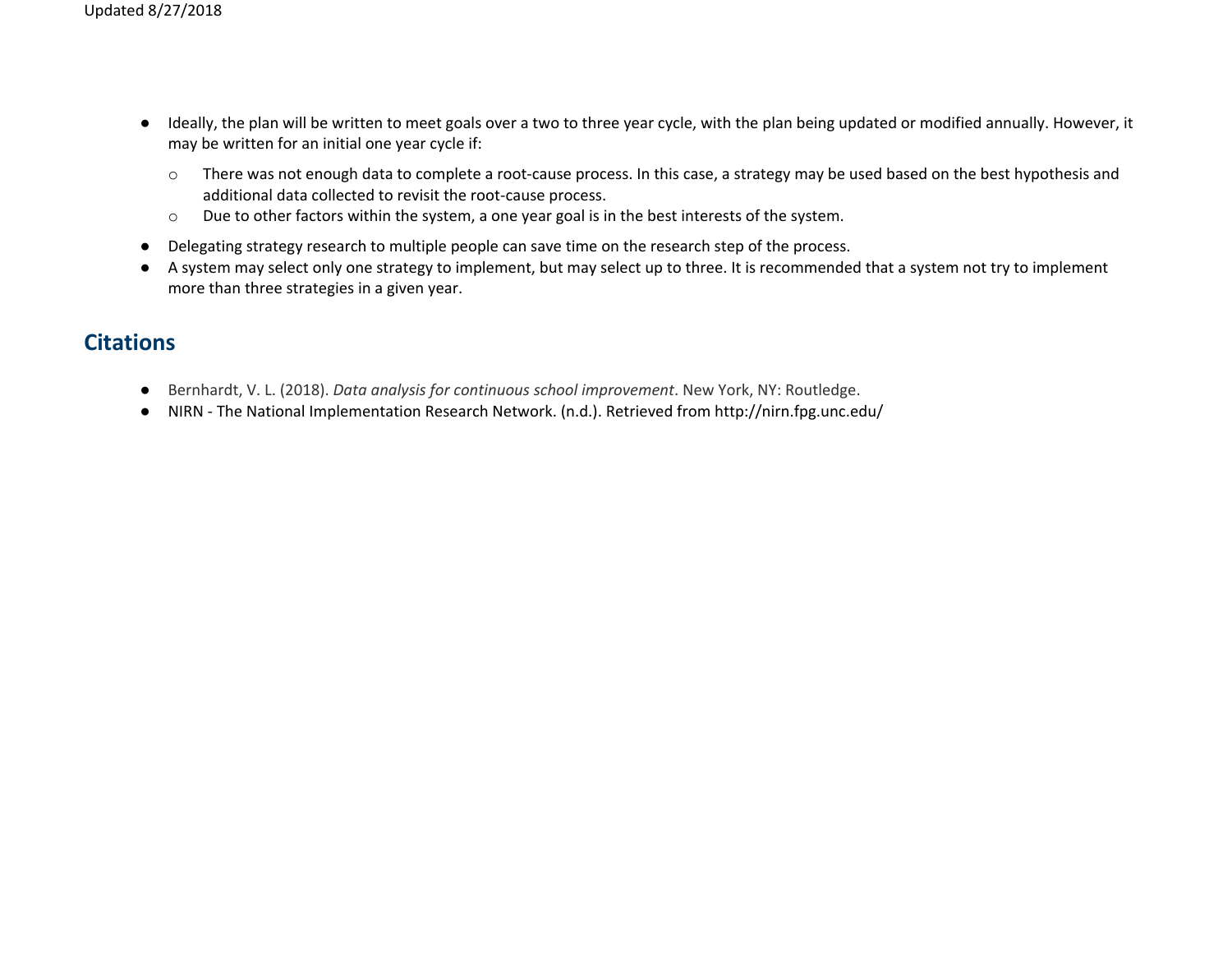# **School Improvement (SI) Plan**

The purpose of the school improvement (SI) plan is to lay out the vision, including strategies and actions, person(s) responsible, measurement, costs/funding sources, timelines, and anything that must be considered. The SI Plan will move the system forward to the vision. The SI Plan is work done in the [INSTALLATION](http://nirn.fpg.unc.edu/learn-implementation/implementation-stages/installation) stage. Using what is learned through the [EXPLORATION](http://nirn.fpg.unc.edu/learn-implementation/implementation-stages/exploration) stage, the leadership team can acquire or repurpose needed resources for implementation.

### **Contact Information**

| <b>District or Charter Information</b>                                        | <b>District Phone, Fax, Email</b>             |
|-------------------------------------------------------------------------------|-----------------------------------------------|
| District/Charter Name and Number Minnesota Transition Charter<br>Schools 4017 | Supt/Director Phone: 912-722-9013             |
| Superintendent/Director Brian Erlandson                                       | Supt/Director Email: berlandson@emailmtcs.org |
| District Address: 2872 26 Ave. S                                              | District/Charter Fax: $612-722-0013$          |

#### Who is the main contact at the district or charter level for the ESSA school support and improvement work?

| Name of Main Contact: Tamara Schultz | Role in District/Charter: Director of Curriculum/Title 1 Coordinator |
|--------------------------------------|----------------------------------------------------------------------|
| Phone Number: 612-235-5926           | E-mail Address: tschultz@emailmtcs.org                               |

| <b>School Information</b>                                | <b>School Phone, Fax, Email</b>   |
|----------------------------------------------------------|-----------------------------------|
| School Name, Number and Grade Span: Banaadir Academy K-6 | Phone: $612-326-7200$             |
| School Address: 1130 N 7 <sup>th</sup> St.               | Fax: $612 - 521 - 4007$           |
| Principal: Joe Hutchins                                  | Email: $j$ hutchins@emailmtcs.org |

**Who is the main contact at the school for the ESSA school support and improvement work?**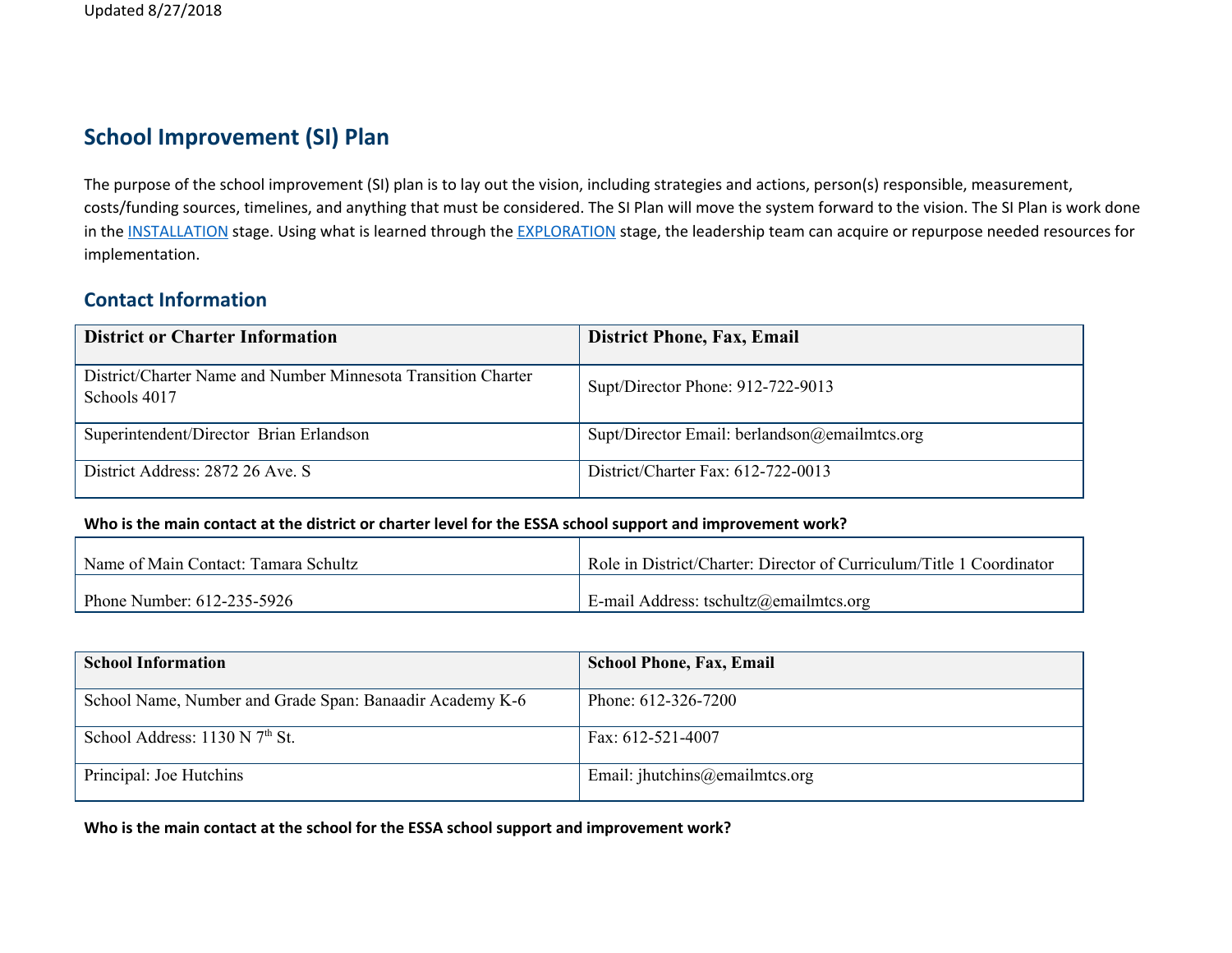| Name of Main Contact: Joe Hutchins | Role in School: Director                |
|------------------------------------|-----------------------------------------|
| Phone Number: 651-315-4081         | E-mail Address: jhutchins@emailmtcs.org |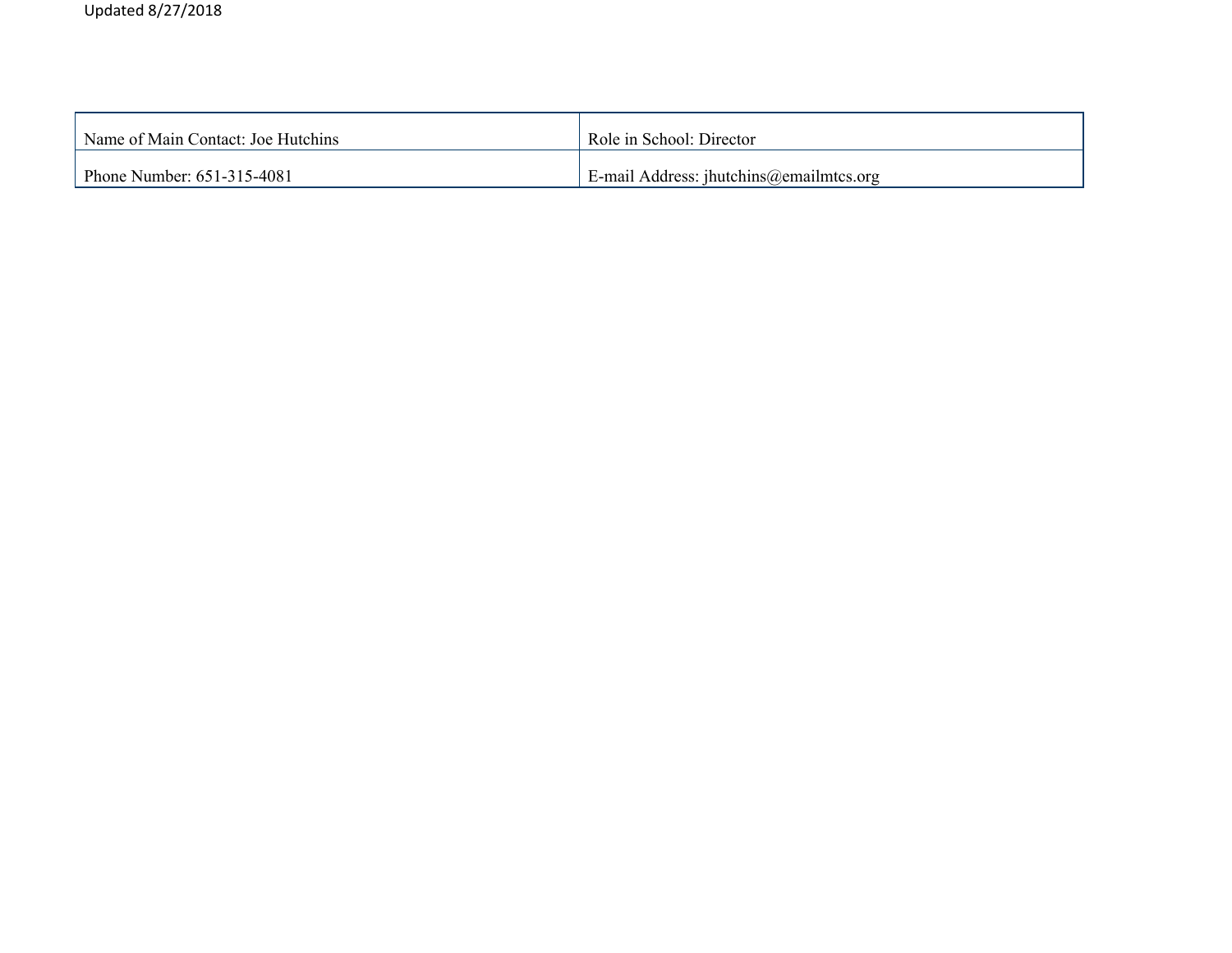#### **Stakeholder Engagement and Communications Plan**

#### **Describe your stakeholder engagement activities and how you will communicate with stakeholders.**

Banaadir Academy will host a few different family activities. Specifically, the Title 1 team hosts two different Title 1 nights. These nights focus on Reading and Math. Our parent liaison also invites parents for parent education nights. These parent education nights will be the platform in which the next steps for increasing success will take place.

| <b>When</b> will the<br>communication<br>take place | What is the message                                                                                                                                   | <b>Who</b> is the audience                      | <b>How</b> will it be communicated                     |
|-----------------------------------------------------|-------------------------------------------------------------------------------------------------------------------------------------------------------|-------------------------------------------------|--------------------------------------------------------|
| <b>Staff Meeting</b>                                | The message will entail a discussion of how<br>we've come to the decision of moving<br>forward with RTI/Phonics                                       | The school staff that is not part<br>of our SIT | The SIT team will hold multiple trainings              |
| <b>PLC</b>                                          | The PLC meetings will be used to access<br>questions/reflections of the work being<br>pushed forward.                                                 | Classroom teachers and<br>support staff         | PLC leaders from the SIT team will lead<br>discussion. |
| <b>REMIND</b>                                       | Communication of events and school<br>updates                                                                                                         | Families                                        | <b>Text Messages</b>                                   |
| <b>Parent Education</b><br><b>Nights</b>            | Inform families of topics surrounding the<br>school. Provide a picture of interventions<br>moving forward in the building and the<br>success of them. | Families                                        | Phone calls, face to face discussions                  |

Use the following table to outline a communications plan for the ESSA support and improvement work.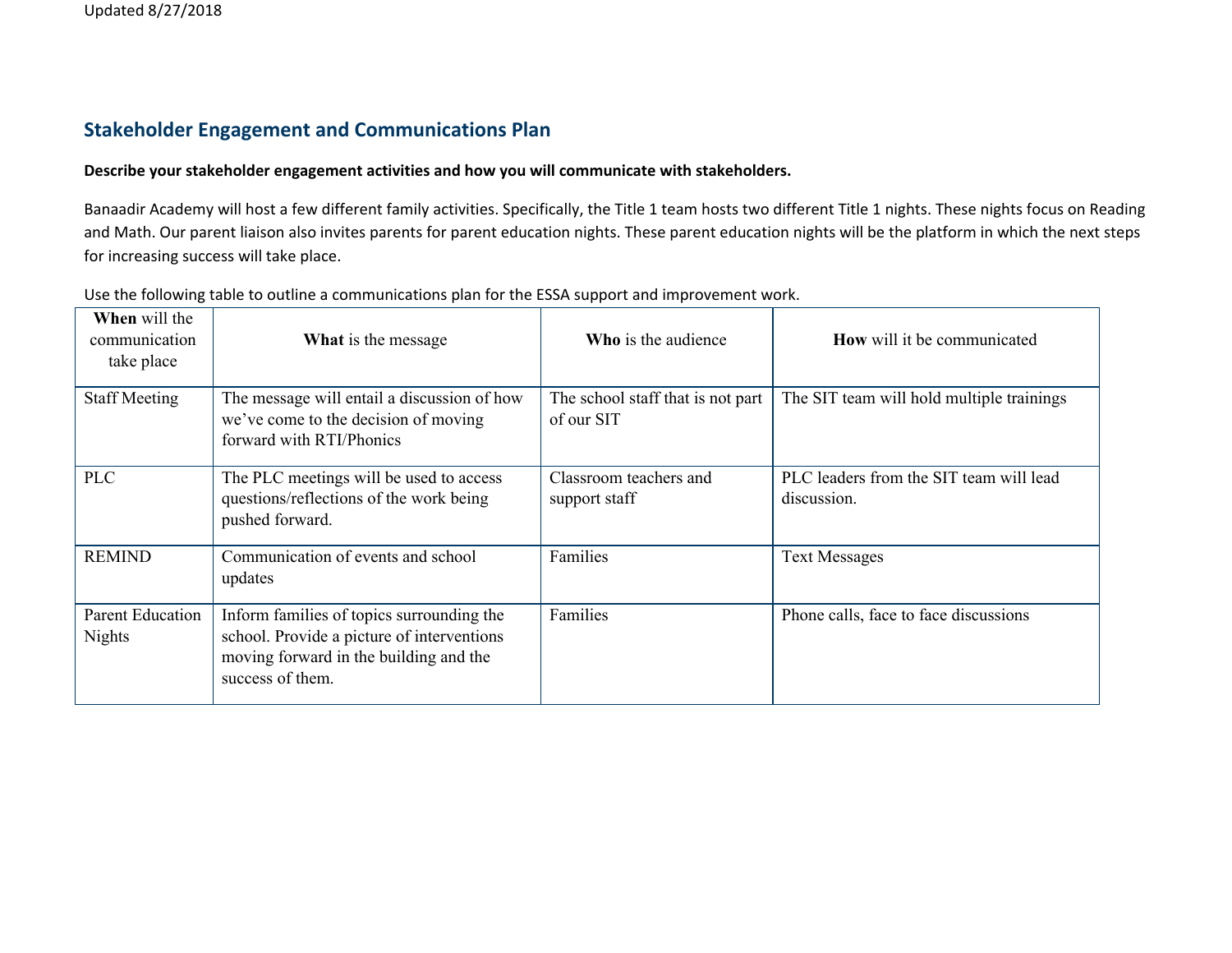### **School Improvement Strategy(ies)--Summary**

Identify the strategies, practices, or programs team has selected for implementation. This will be the focus of the school improvement effort the identification cycle (three years). It is strongly recommended that schools focus their school improvement effort and seek deep, consistent implementation of one or two strategies.

| <b>Strategy #1</b>                                    | Click here $\chi$ if the strategy is an Evidence-Based Practice (EBP)<br>http://www.evidencebasedteaching.org.au/hatties-2017-updated-list/<br>List of Evidence based practices focused around phonics<br>Activities that build phonological awareness<br>Small group and individual instruction, using a variety of grouping strategies, most often with flexible groups<br>formed and instruction targeted to children's observed and assessed needs in aspects of literacy development |
|-------------------------------------------------------|-------------------------------------------------------------------------------------------------------------------------------------------------------------------------------------------------------------------------------------------------------------------------------------------------------------------------------------------------------------------------------------------------------------------------------------------------------------------------------------------|
| The <b>Strategy</b> we are going to<br>implement is   | School Wide Response to Intervention (RTI) with phonics based focus                                                                                                                                                                                                                                                                                                                                                                                                                       |
| to address this<br>Root-Cause(s)                      | Stagnant reading scores, low phonic skills across grade levels                                                                                                                                                                                                                                                                                                                                                                                                                            |
| Which will help us meet this<br>student outcome Goal* | The percentage of all students enrolled in grades 3-6 at Banaadir Academy for at least half a school year who<br>are proficient on the Reading tests (MCA and MTAS) will increase from 11.5% in spring 2018 to 15% in spring<br>2019, to 20% in spring 2020, to 25% in 2021.                                                                                                                                                                                                              |

| #2                                                  | Click here $\Box$ if the strategy is an Evidence-Based Practice (EBP) |
|-----------------------------------------------------|-----------------------------------------------------------------------|
| The <b>Strategy</b> we are going to<br>implement is | Click or tap here to enter text.                                      |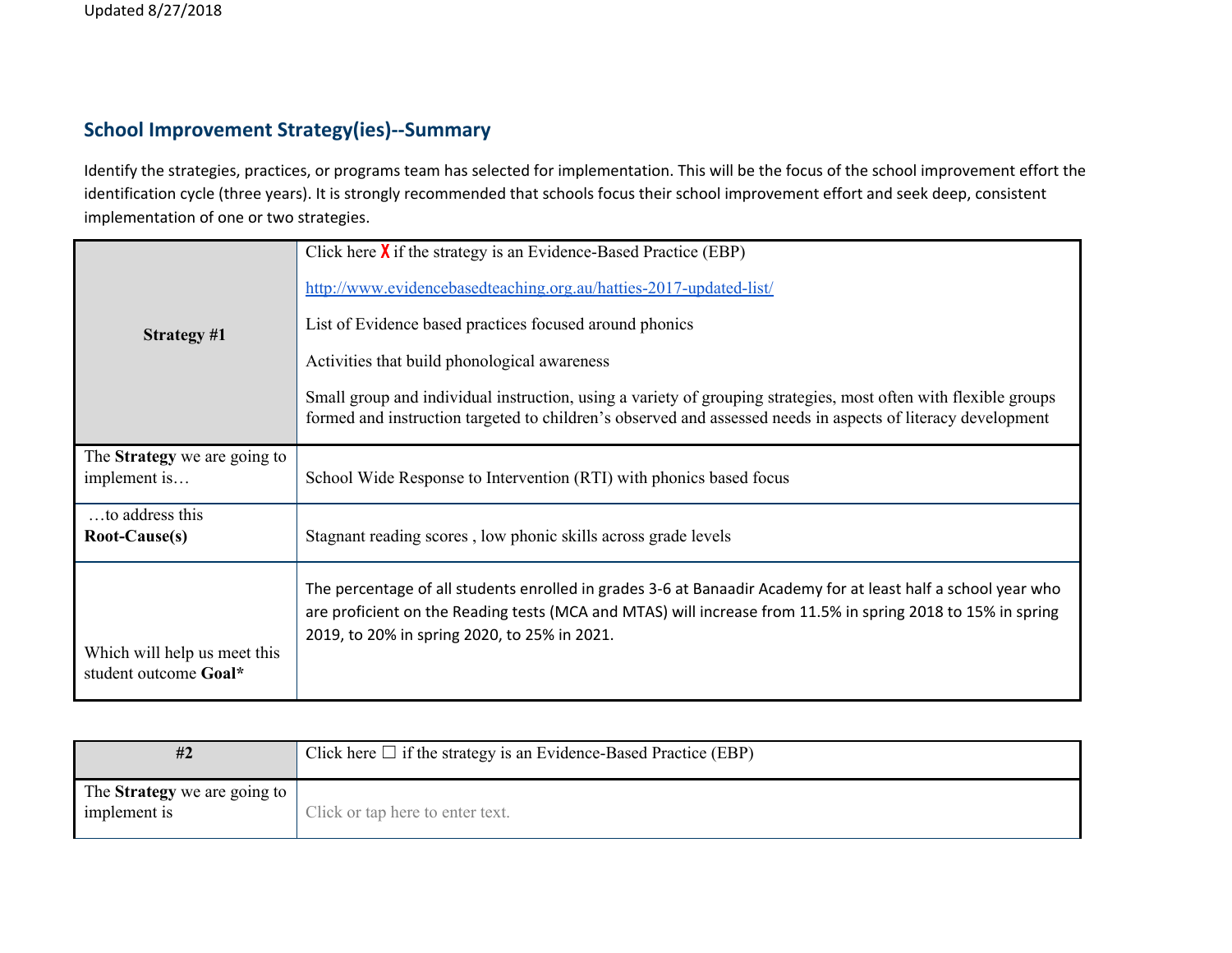| to address the Root Cause                             | Click or tap here to enter text. |
|-------------------------------------------------------|----------------------------------|
| Which will help us meet this<br>student outcome Goal* | Enter a SMART goal.              |

| #3                                                    | Click here $\Box$ if the strategy is an Evidence-Based Practice (EBP) |
|-------------------------------------------------------|-----------------------------------------------------------------------|
| The <b>Strategy</b> we are going to<br>implement is   | Click or tap here to enter text.                                      |
| to address the <b>Root Cause</b>                      | Click or tap here to enter text.                                      |
| Which will help us meet this<br>student outcome Goal* | Enter a SMART goal.                                                   |

\*SMART (strategic, measurable, ambitious, rigorous and time-sensitive) goal template example: The three year average for ACCOUNTABILITY INDICATOR at SCHOOL NAME will increase from BASELINE DATA to TARGET DATA within THIS TIME PERIOD.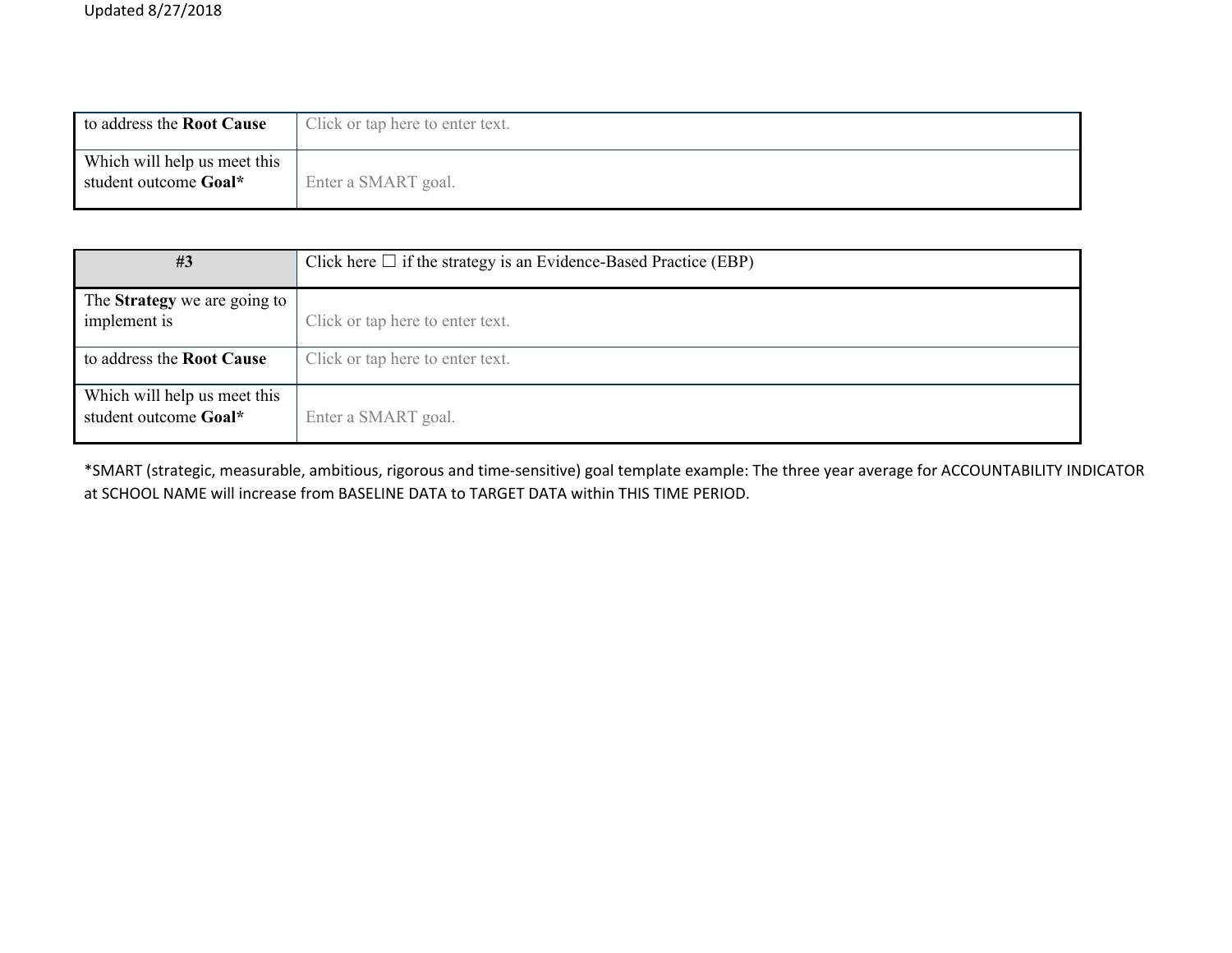## **Plan for Strategy #1**

**Strategy #1:** Banaadir Academy will develop a 30 minute RTI phonics block that spans across grade levels k-6

**Root-Cause:** The SIT team has expressed concern over stagnant reading scores/growth. The overall percent meets as of 2018 was 14.19%. Following more research, the SIT team decided a large concern over phonics skills at multiple grade levels.

**Goal:Goal:** The percentage of all students enrolled in grades 3-6 at Banaadir Academy for at least half a school year who are proficient on the Reading tests (MCA and MTAS) will increase from 11.5% in spring 2018 to 15% in spring 2019, to 20% in spring 2020, to 25% in 2021.

(Use the following table to identify actions that need to take place in order to implement this strategy. The months are intended to display a timeline for when each action step needs to begin and culminate in order to move the work forward. Use as many rows as needed)

| <b>Action Steps</b>                                    | Person(s)<br>Responsible | Measurement                            | <b>Resources</b><br><b>Needed</b>      | $\mathbf{A}$<br>u<br>$g_{\parallel}$<br>u | ${\bf S}$<br>m | $\mathbf 0$<br>$\bf{0}$<br>$\mathbf{b}$<br>e | $\mathbf N$<br>$\mathbf o$<br>m<br>$\mathbf b$ | D<br>e<br>e<br>m<br>$\mathbf{b}$ | a<br>n<br> u <br>a | F<br>e  <br>$\mathbf{b}$<br>r<br> u <br>a<br>y | M<br>a<br>r<br>c<br>$\mathbf{h}$ | $\mathbf{A}$<br>$\mathbf{p}$ | M<br>a | $\bf J$<br>u<br>$\mathbf n$<br>e | J      | Due<br>Date |
|--------------------------------------------------------|--------------------------|----------------------------------------|----------------------------------------|-------------------------------------------|----------------|----------------------------------------------|------------------------------------------------|----------------------------------|--------------------|------------------------------------------------|----------------------------------|------------------------------|--------|----------------------------------|--------|-------------|
| Create Practice Profile/Observation (check-in)<br>Tool | SIT Team                 | Completion<br>Tool/Monitori<br>ng Tool | Rubric/Curric<br>ulum/Expectat<br>ions |                                           | $\Box$         | $\Box$                                       | $\Box$                                         | $\Box$                           | $\Box$             | $\boxtimes$                                    | $\Box$                           | $\Box$                       | $\Box$ | $\Box$                           | $\Box$ |             |
| Select Resource used across grade levels               | Kirsten,<br>Nimo, Josh   | Lesson<br>Plan/Assessm<br>ents         | Variety of<br>curriculum               | $\Box$                                    | $\Box$         | $\Box$                                       | $\Box$                                         | $\Box$                           | $\Box$             | $\boxtimes$                                    | $\Box$                           | $\Box$                       | $\Box$ | $\Box$                           | $\Box$ |             |
| Trainings for staff                                    | Kate, Soham,<br>Kathleen | Perception<br>Data                     | PowerPoint,<br>examples,<br>videos     | $\Box$                                    | $\Box$         | $\Box$                                       | $\Box$                                         | $\Box$                           | $\Box$             | $\boxtimes$                                    | X                                | $\Box$                       |        | $\Box$                           | $\Box$ |             |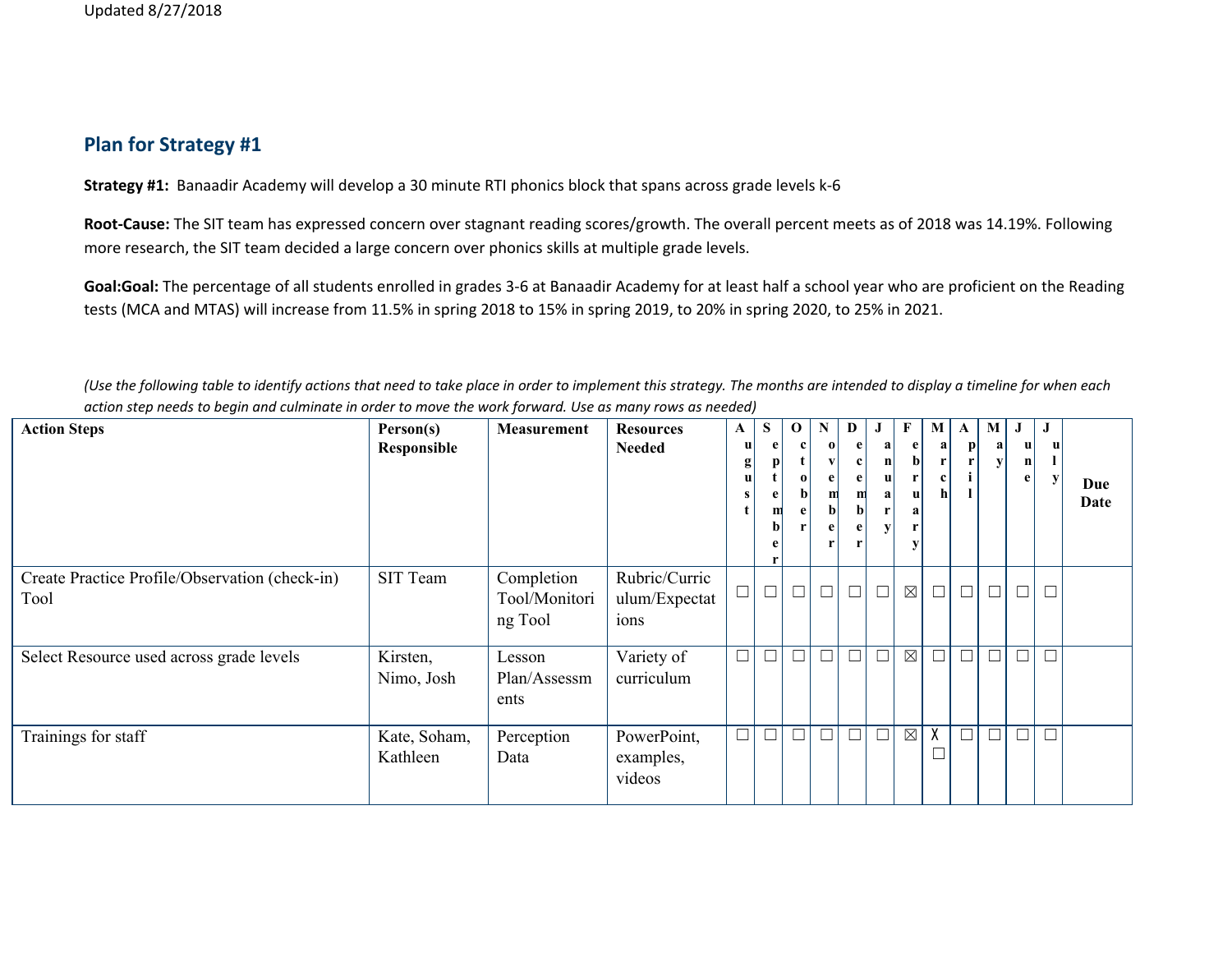| <b>Structure of RTI Block</b> | Joe, Britta,<br>Alisha   | Execution of<br>plan                                                     | Schedules,<br>staff numbers,<br>assessment<br>data,<br>groupings | ப | $\Box$ | ال |  | $\Box$ | $\boxtimes$ | $\mathbf{v}$<br>Λ | $\Box$       |   | $\Box$ |  |
|-------------------------------|--------------------------|--------------------------------------------------------------------------|------------------------------------------------------------------|---|--------|----|--|--------|-------------|-------------------|--------------|---|--------|--|
| Observations/Walk Throughs    | Joe, Christine,<br>Shawn | Walk through<br>rubric<br>(grounded)<br>from the<br>practice<br>profile) | Practice<br>profile,<br>schedule of<br>groups, lesson<br>plans   |   |        |    |  |        |             | X                 | $\mathsf{x}$ | X |        |  |

*To add additional action steps, Place cursor to the right of the last row and click "enter."*

Progress Toward Goal #1: (To be completed at end of year, and document resubmitted to the Regional Center of Excellence Director and MDE.)

- To what extent has the Strategy been implemented? What about the process went well, or not? What is the adult fidelity evidence of this?
	- o The SIT team has taken steps in having quality discussions about the advancement of this strategy. Discussions first surrounded the need and effectiveness of this strategy. The team moved on to the specifics and set up of implementing this strategy. We have now delegated certain jobs to different team members in order to report back and take steps forward mid February.
- How has student achievement been impacted? What is the evidence?
	- o Click or tap here to enter text.
- How will implementation be adjusted and/or supported moving into the next year?
	- o Click or tap here to enter text.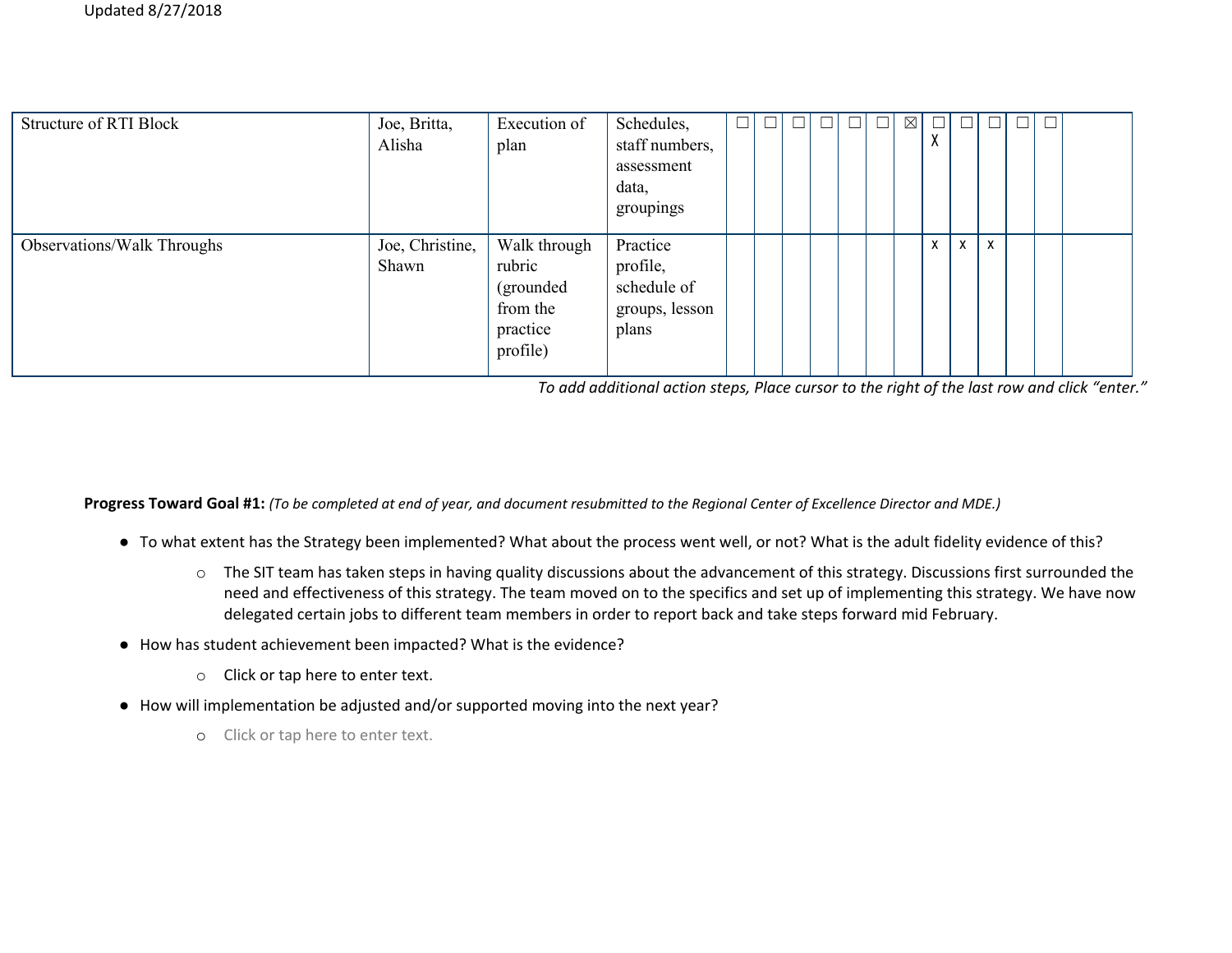## **Plan for Strategy #2**

**Strategy #2:** Copy from the summary above

**Root-Cause:** Copy from the summary above

**Goal:** Copy from the summary above

(Use the following table to identify actions that need to take place in order to implement this strategy. The months are intended to display a timeline for when each action step needs to begin and culminate in order to move the work forward. Use as many rows as needed)

| <b>Action Steps</b>              | Person(s)<br>Responsible               | Measurement                            | <b>Resources</b><br><b>Needed</b>      | $\mathbf{A}$<br> u <br>g<br>u | ${\bf S}$<br>m<br>$\mathbf{b}$ | $\mathbf 0$<br>$\bf{0}$<br>$\mathbf b$<br>e | N<br>$\bf{0}$ | D<br>$\mathbf{e}$<br>e<br>m | J<br>a<br>$\mathbf{n}$<br>u<br>a<br>r<br>$\mathbf{v}$ | $\mathbf{F}$<br>e<br>$\mathbf{b}$<br>r<br> u <br>r<br>V | M<br>a  <br>r<br>c l<br>hl | A<br>$\mathbf{p}$ | ${\bf M}$<br>a<br>y | $\bf J$<br>u<br>$\mathbf{n}$<br>e | J<br>$\mathbf{u}$<br>v | Due<br>Date |
|----------------------------------|----------------------------------------|----------------------------------------|----------------------------------------|-------------------------------|--------------------------------|---------------------------------------------|---------------|-----------------------------|-------------------------------------------------------|---------------------------------------------------------|----------------------------|-------------------|---------------------|-----------------------------------|------------------------|-------------|
| Click or tap here to enter text. | Click or tap<br>here to enter<br>text. | Click or tap<br>here to enter<br>text. | Click or tap<br>here to enter<br>text. | $\Box$                        | $\Box$                         | $\Box$                                      | $\Box$        | $\Box$                      | $\Box$                                                | $\Box$                                                  | $\Box$                     | $\Box$            | $\hfill \square$    | $\Box$                            | $\Box$                 |             |
| Click or tap here to enter text. | Click or tap<br>here to enter<br>text. | Click or tap<br>here to enter<br>text. | Click or tap<br>here to enter<br>text. | $\Box$                        | $\overline{\Box}$              | $\Box$                                      | $\Box$        | $\Box$                      |                                                       | $\hfill \square$                                        | $\Box$                     | $\Box$            | $\overline{\Box}$   | $\Box$                            | $\Box$                 |             |
| Click or tap here to enter text. | Click or tap<br>here to enter<br>text. | Click or tap<br>here to enter<br>text. | Click or tap<br>here to enter<br>text. | $\Box$                        | $\Box$                         | $\Box$                                      | $\Box$        | $\Box$                      |                                                       | $\Box$                                                  | $\Box$                     | $\Box$            | $\Box$              | $\Box$                            | $\Box$                 |             |
| Click or tap here to enter text. | Click or tap<br>here to enter<br>text. | Click or tap<br>here to enter<br>text. | Click or tap<br>here to enter<br>text. | $\Box$                        | $\Box$                         | $\Box$                                      | $\Box$        | $\Box$                      |                                                       | $\Box$                                                  | $\Box$                     | $\Box$            | $\Box$              | ப                                 | $\Box$                 |             |

*To add additional action steps, Place cursor to the right of the last row and click "enter."*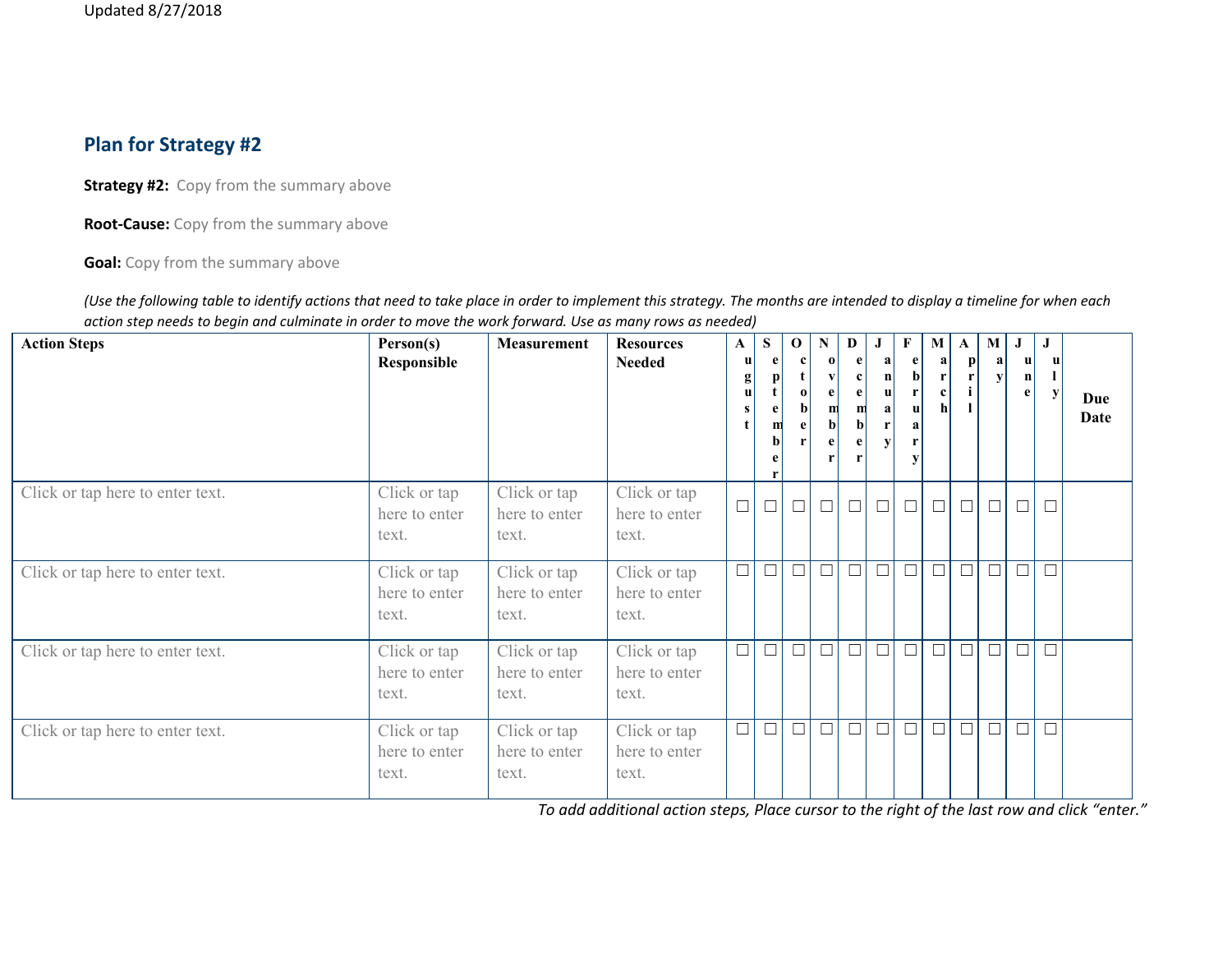Progress Toward Goal #2: (To be completed at end of year, and document resubmitted to the Regional Center of Excellence Director and MDE.)

- To what extent has the Strategy been implemented? What about the process went well, or not? What is the adult fidelity evidence of this?
	- o Click here to enter text.
- How has student achievement been impacted? What is the evidence?
	- o Click or tap here to enter text.
- How will implementation be adjusted and/or supported moving into the next year?
	- o Click or tap here to enter text.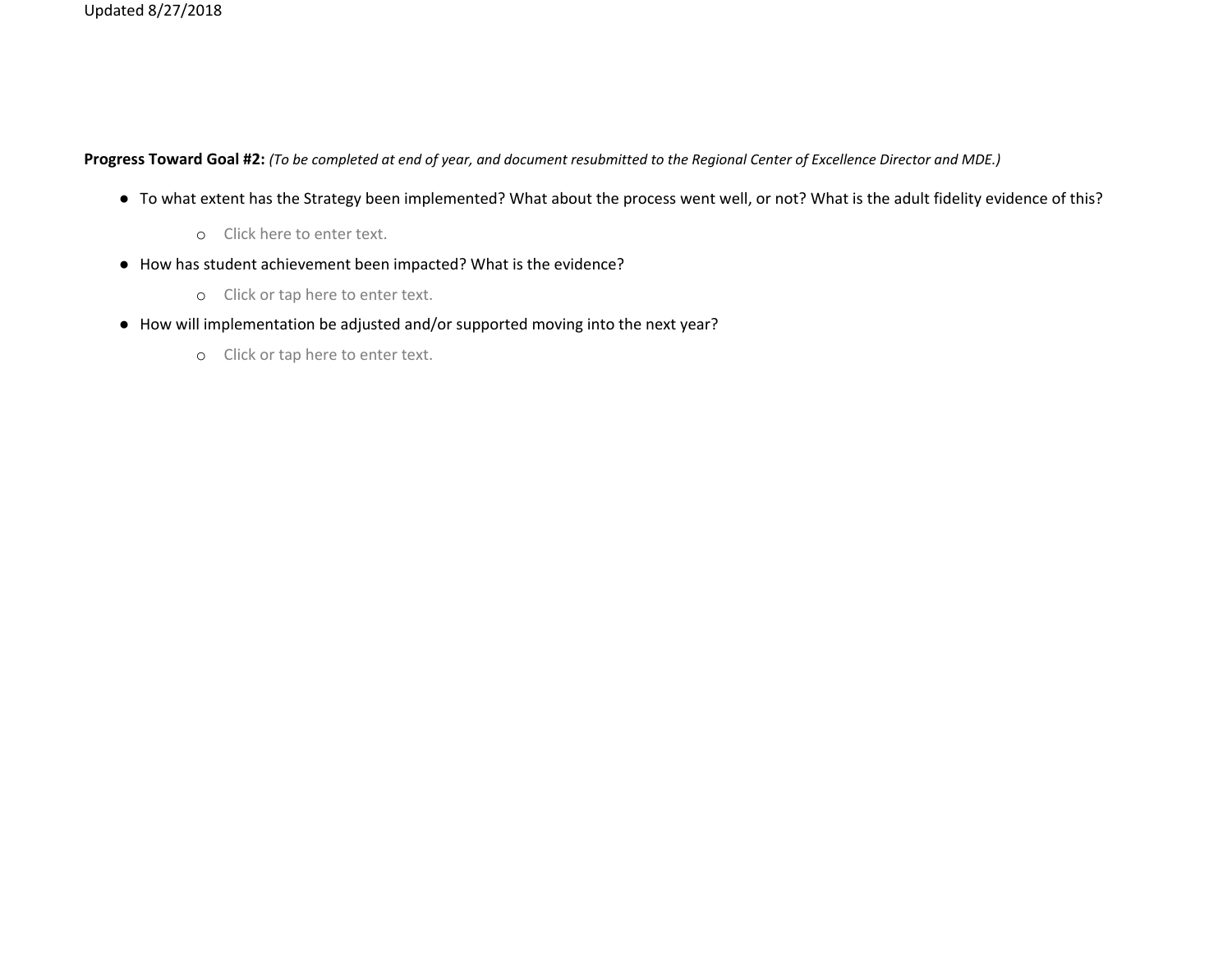### **Plan for Strategy #3**

**Strategy #3:** Copy from the summary above

**Root-Cause:** Copy from the summary above

**Goal:** Copy from the summary above

(Use the following table to identify actions that need to take place in order to implement this strategy. The months are intended to display a timeline for when each action step needs to begin and culminate in order to move the work forward. Use as many rows as needed)

| <b>Action Steps</b>              | Person(s)<br>Responsible               | Measurement                            | <b>Resources</b><br><b>Needed</b>      | $\mathbf{A}$<br>u<br>g<br>u<br>s | S<br>m<br>bl | $\mathbf 0$<br>$\mathbf{0}$ | $\mathbf N$<br>h | D<br>e<br>$\mathbf{c}$<br>e<br>m<br>$\mathbf{b}$<br>e | J<br>a<br>$\mathbf{n}$<br>u<br>a<br>V | F<br>$\mathbf e$<br> b <br>r<br>u<br>a<br>r<br>$\mathbf{v}$ | M<br>a  <br>$\mathbf{r}$<br> c <br>h <sup>1</sup> | A<br>$\mathbf{p}$<br>r | $\bf{M}$<br>a<br>V | $\bf J$<br>u<br>$\mathbf n$<br>e | $\bf J$ | Due<br>Date |
|----------------------------------|----------------------------------------|----------------------------------------|----------------------------------------|----------------------------------|--------------|-----------------------------|------------------|-------------------------------------------------------|---------------------------------------|-------------------------------------------------------------|---------------------------------------------------|------------------------|--------------------|----------------------------------|---------|-------------|
| Click or tap here to enter text. | Click or tap<br>here to enter<br>text. | Click or tap<br>here to enter<br>text. | Click or tap<br>here to enter<br>text. | $\Box$                           | $\Box$       | $\Box$                      | $\Box$           | $\Box$                                                | $\Box$                                | $\Box$                                                      | $\Box$                                            | $\Box$                 | $\Box$             | $\Box$                           | $\Box$  |             |
| Click or tap here to enter text. | Click or tap<br>here to enter<br>text. | Click or tap<br>here to enter<br>text. | Click or tap<br>here to enter<br>text. | $\Box$                           | $\Box$       | $\Box$                      | $\Box$           | $\Box$                                                | Đτ                                    |                                                             | $\Box$                                            | $\Box$                 | $\Box$             | $\Box$                           | $\Box$  |             |
| Click or tap here to enter text. | Click or tap<br>here to enter<br>text. | Click or tap<br>here to enter<br>text. | Click or tap<br>here to enter<br>text. | $\Box$                           | $\Box$       | $\Box$                      | $\Box$           | $\Box$                                                | $\Box$                                | $\Box$                                                      | $\Box$                                            | $\Box$                 | $\Box$             | $\Box$                           |         |             |
| Click or tap here to enter text. | Click or tap<br>here to enter<br>text. | Click or tap<br>here to enter<br>text. | Click or tap<br>here to enter<br>text. | $\Box$                           | $\Box$       | $\Box$                      | $\Box$           | $\Box$                                                | $\Box$                                |                                                             | $\Box$                                            | $\Box$                 | $\Box$             | $\Box$                           | $\Box$  |             |

*To add additional action steps, Place cursor to the right of the last row and click "enter."*